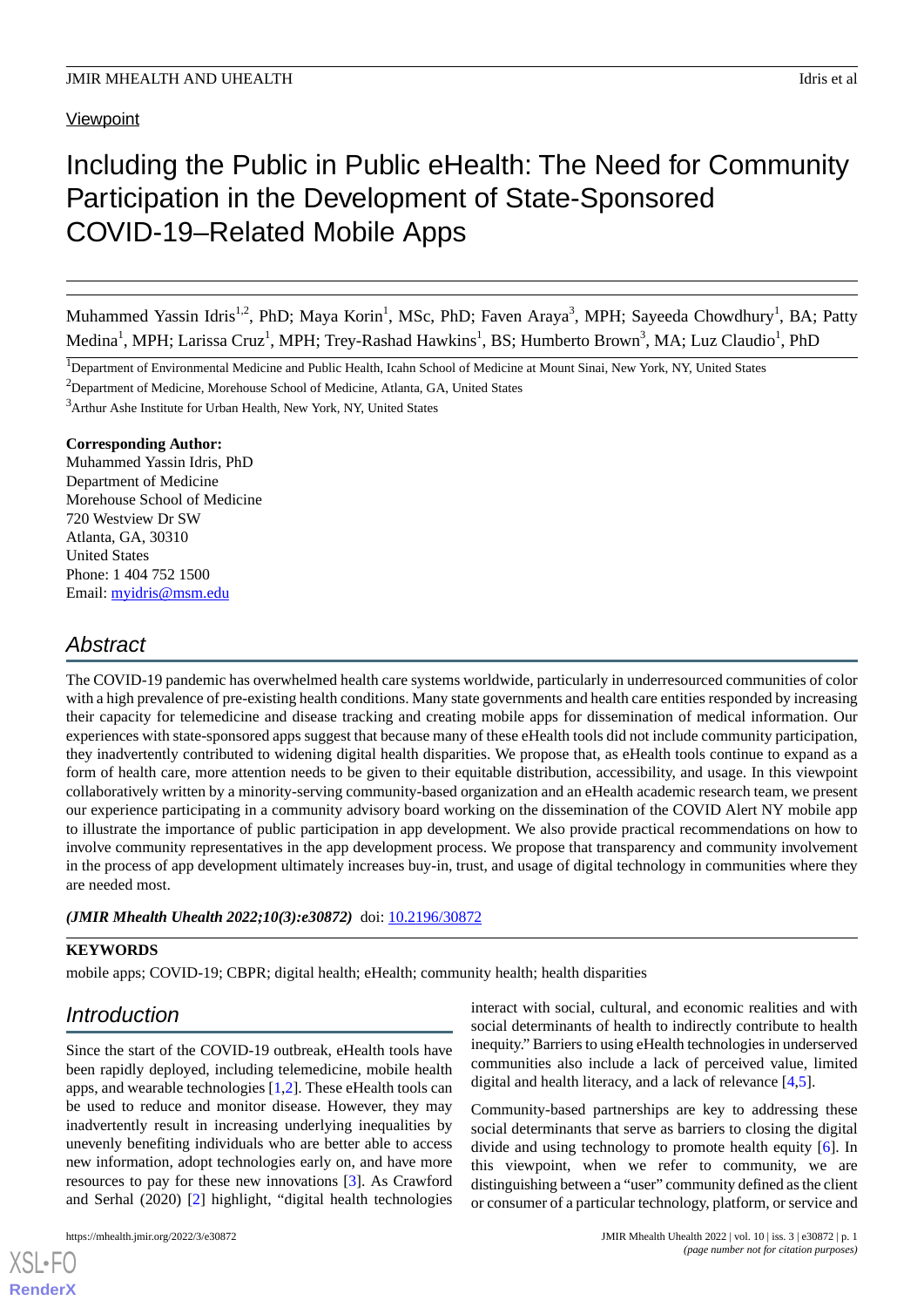the communities (of color) as defined by the collective sector of the public that is disproportionately impacted by health disparities and that stands to benefit most by use of this technology. The latter is characterized by a shared sense of identity, understanding, or geographical distribution, but may or may not self-select into a user community [[7\]](#page-5-6). As with the adoption of any new product or innovation, involvement of communities throughout the eHealth development process influences awareness of need in underserved communities as well as decisions around initial use, adoption, rejection, and continued use of eHealth innovations [[8\]](#page-5-7).

The goal of this viewpoint is to illustrate the importance of community involvement throughout the development of state-sponsored eHealth apps. We have chosen to focus on state-funded eHealth apps because these are funded by taxpayer dollars and should be responsive to public health needs. In what follows, we first present preliminary data on the proliferation of state-sponsored COVID-19–related contact tracing apps between February 26, 2020, and December 31, 2020. We then speak to our experience on the New York City (NYC) Health + Hospitals' community advisory board (CAB) during the rollout of the COVID Alert NY mobile app. Our experience shows how community involvement has practical implications

on trust and buy-in from community-based organizations and, by extension, from communities disproportionately impacted by health inequities. We also provide some practical recommendations for developers on when and how to involve community representatives in their development process.

### *The Proliferation of State-Sponsored COVID-19 Contact Tracing Mobile Apps*

We conducted a systematic search of state-sponsored COVID-19 apps on the Apple App Store and Google Play Store. We examined all COVID-19–related health apps released between February 26, 2020, and December 31, 2020. Following the methods outlined by Davalbhakta et al [\[9](#page-5-8)], we relied on the following keywords in the Apple App Store and Google Play Store: "Covid," "Corona," "Pandemic," "Covid-19," "SARSCOV2," "coronavirus," "2019-nCoV," "Covid-19 tracker," "Stop COVID," and "c-19." Two reviewers (TRH and SC) screened apps for relevance and eligibility for inclusion, including whether the apps were state-sponsored. Where there was ambiguity or disagreement around relevance and eligibility, review of the app was escalated to the lead investigator (MYI) for adjudication. [Figure 1](#page-1-0) provides a flowchart outlining our search and selection process.

<span id="page-1-0"></span>**Figure 1.** Selection process of COVID-19 apps from Apple App Store and Google Play Store.



Following the 3 most common categories in schemas used in previous publications of COVID-19 apps [\[10](#page-6-0)-[12\]](#page-6-1), we categorized the apps in our search based on 3 distinct functionalities: (1) contact tracing/exposure notification, (2) symptom checking, and (3) information dissemination. Contact tracing and exposure notification functionality allows users to turn on exposure notifications and be alerted when users encounter (anonymous) others who tested positive in their location. Symptom checking allows users to enter symptoms along with some simple answers to questions and reveals options for next steps regarding the likelihood of COVID-19 infection.

Information dissemination functionality in eHealth apps focuses on providing facts about COVID-19, good hygiene practices, and guidelines to follow, like social distancing and the importance of wearing face masks, how to access resources, and other types of relevant information.

A total of 34 apps (12 Apple, 22 Google) met the inclusion criteria. Of them, 12% (n=4) only provided information to users (eg, suggested resources, provided updates, and delivered public service announcements through push notifications),  $3\%$  (n=1) only collected data from users (eg, symptom tracker that will determine whether a person may need further assessment or

[XSL](http://www.w3.org/Style/XSL)•FO **[RenderX](http://www.renderx.com/)**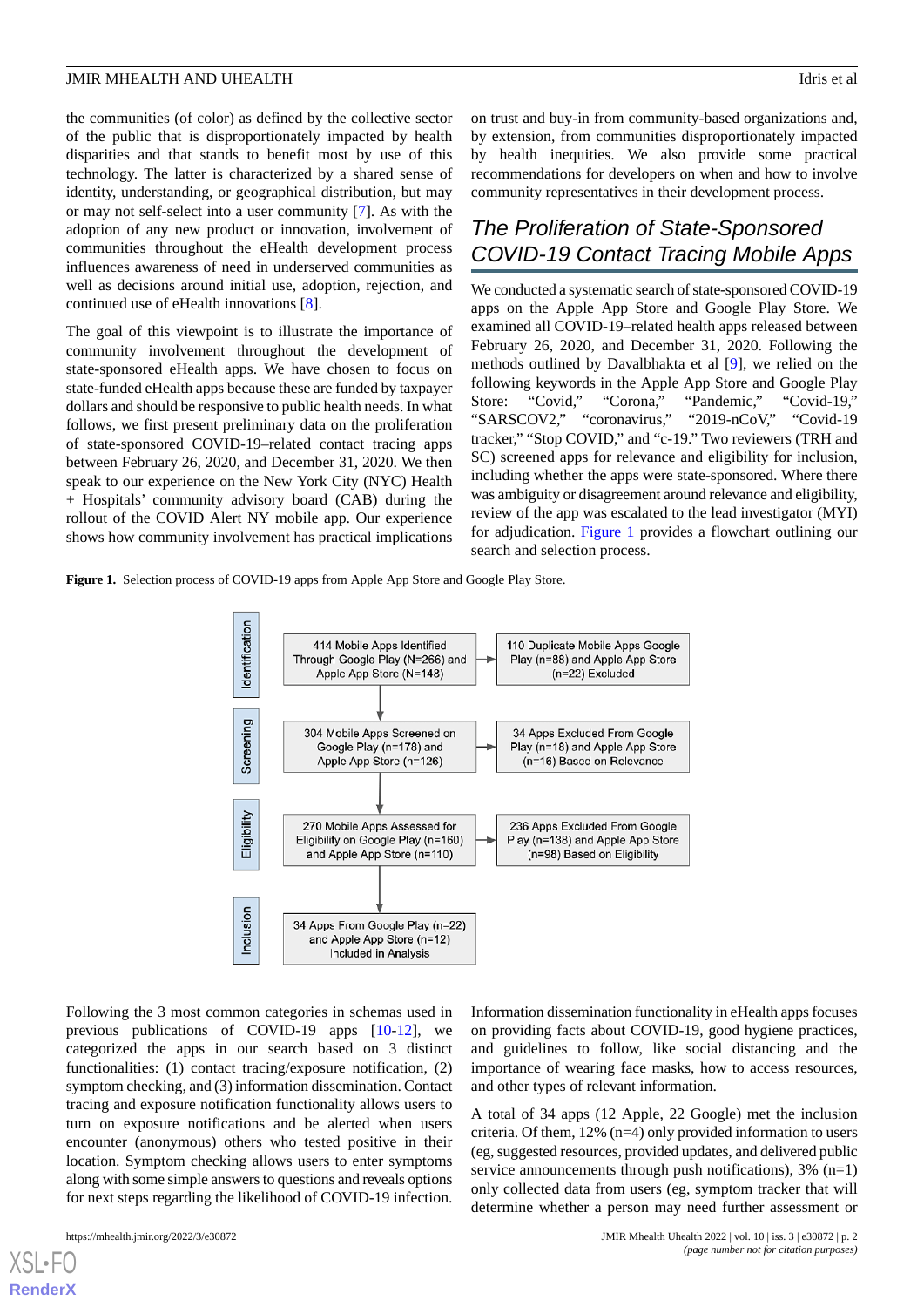functionality. [Table 1](#page-2-0) shows the apps by category (eg, checking symptoms, contact tracing/exposure notification, and information dissemination) and [Figure 2](#page-3-0) provides a visualization of the number of COVID-19 apps released by category between

February 2020 and December 2020.

testing for COVID-19), and 85% (n=29) of apps provided both information and collected data. In addition, 41% (n=14) of all apps reviewed included at least one feature for checking COVID-19–related symptoms, 77% (n=26) included functionality around contact tracing and exposure notification, and 50% (n=17) provided some information dissemination

<span id="page-2-0"></span>Table 1. List of state-sponsored COVID-19 apps by category.

Information dissemination Symptom checking Contact tracing and exposure notification Approximate date Operating system released Name of app ABTrace Together  $4/1/2020$  iOS  $\checkmark$  $\Delta$ lohaSafe Alert 11/10/2020 iOS  $A$ rriveCAN  $4/21/2020$  iOS  $\checkmark$  $BC$  COVID-19 Support  $5/21/2020$  iOS CA Notify 12/11/2020 Android Canada COVID-19 (COVID Alert) 7/30/2020 iOS Care19 Alert  $8/10/2020$  Both Care19 Diary  $4/19/2020$  Android  $\checkmark$   $\checkmark$ CO Exposure Notification 10/23/2020 Android CombatCOVID MDC 8/20/2020 Both COVID Alert  $7/28/2020$  Both  $\checkmark$ Covid Alert CT  $10/30/2020$  Android  $\checkmark$ Covid Alert DE  $9/8/2020$  Both  $\checkmark$ Covid Alert NJ 9/30/2020 Both  $\checkmark$   $\checkmark$ Covid Alert NY 9/30/2020 Both Covid Alert PA 9/11/2020 Both  $\checkmark$   $\checkmark$ Covid Trace Nevada 8/17/2020 Both  $Covid$  View  $12/29/2020$  iOS  $\checkmark$ Covid Watch Arizona 08/17/2020 Both COVID-19 Virginia Resources 4/27/2020 Both  $Covid-19$  Wisconsin Connect  $5/14/2020$  iOS Covidaware MN  $11/16/2020$  Both  $\checkmark$  $\text{CovidWise}$  8/7/2020 Both  $\checkmark$ Crush Covid RI 5/15/2020 Both DC Can  $10/23/2020$  Android  $\checkmark$ GuideSafe 8/11/2020 Both  $\checkmark$ Healthy Together 4/1/2020 Both MD Covid Alert 11/5/2020 Android MI Covid Alert  $10/1/2020$  Both NJ COVID 19  $3/31/2020$  iOS  $\checkmark$  $SlowCovidNC$  9/16/2020 Both Stronger than C19  $4/25/2020$  Both WA Notify  $11/25/2020$  Android WI Exposure Notification  $12/20/2020$  Android  $\checkmark$ 

[XSL](http://www.w3.org/Style/XSL)•FO **[RenderX](http://www.renderx.com/)**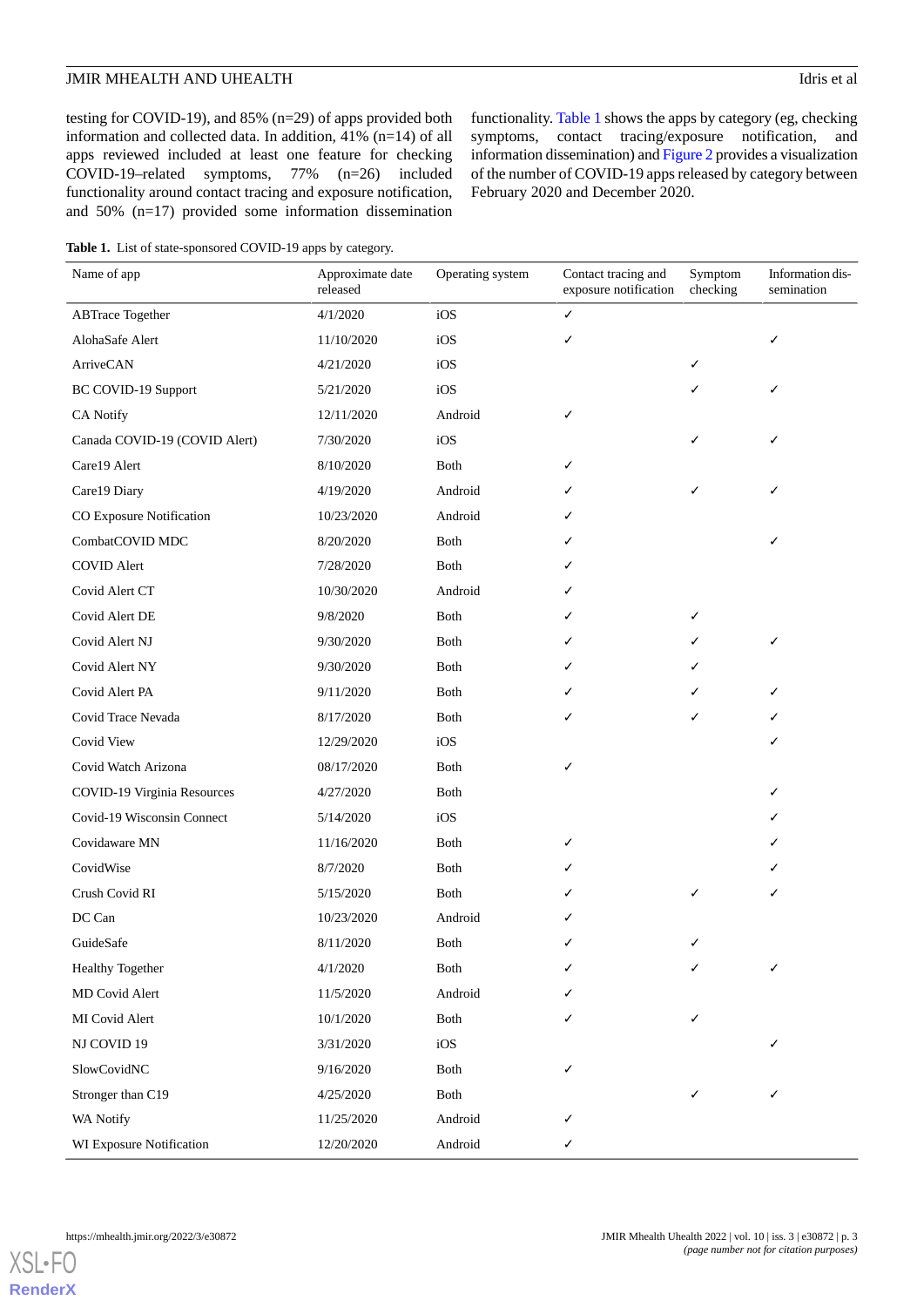#### JMIR MHEALTH AND UHEALTH IDRIGHT IDRIGHT IN THE STATE OF A LOCAL CONSTRUCTION IDENTIFIED AND LOTE OF A LOCAL CONSTRUCTION IN THE STATE OF A LOCAL CONSTRUCTION OF A LOCAL CONSTRUCTION OF A LOCAL CONSTRUCTION OF A LOCAL CONS

<span id="page-3-0"></span>



A clear trend emerges where most apps released early in the pandemic were primarily focused on symptom checking and information dissemination. Starting in August 2020, however, we see fewer apps being released overall, but more activity around contact tracing apps. This trend corresponds with the release of many apps by local and national governments using Bluetooth-based exposure notification incorporating a system codeveloped by Google and Apple [\[13](#page-6-2)]. The technology allows users to turn on exposure notifications and be alerted when users encounter (anonymous) others who tested positive in their location. This collaboration between high-tech and public health organizations has been hailed as an exemplar of technology partnership for social good [\[14](#page-6-3)], yet little is publicly known about who is using these state-sponsored contact tracing apps.

# *COVID Alert NY Mobile App as a Case In Point*

In NYC, there were 3 entities that played a significant role in the development and dissemination of the COVID Alert NY mobile app: the New York State Department of Health, NYC Department of Health and Mental Hygiene (DOHMH), and NYC Health + Hospitals, the largest municipal health care system in the United States, serving almost 500,000 uninsured NYC residents. Despite caution by community-based organizations and advocates early in the pandemic, there was not enough data to document health disparities related to COVID-19 morbidity and mortality [[15\]](#page-6-4). It was clear on the ground that COVID-19 testing sites were not accessible to NYC communities of color [\[16](#page-6-5)]. Hesitancy around testing was further amplified by inadequate care where patients of color would, despite showing symptoms, be told that they were fine and be sent home on multiple occasions.

Once the data were collected and racial and ethnic disparities became apparent, an NYC Test and Trace CAB was organized to provide input on COVID-19–related efforts in NYC in May 2020. The CAB, which meets weekly with city health officials, was organized under the auspices of NYC Health + Hospitals

[XSL](http://www.w3.org/Style/XSL)•FO **[RenderX](http://www.renderx.com/)**

and consisted of 71 members representing a broad range of organizations across all 5 boroughs [[17\]](#page-6-6). The CAB was instrumental in directing where testing sites should be deployed and providing guidance on effective strategies for communicating critical information to community members while addressing language barriers and concerns around health literacy. The CAB also played a vital role in sharing lived experiences of community members to inform and reinforce community-based recommendations.

Although the DOHMH and NYC Health  $+$  Hospitals were responsive to the CAB's questions, concerns, and counsel around testing, there was no CAB input into the design, development, and dissemination of the COVID Alert NY mobile app for contact tracing and exposure notification, which was presented to the CAB in September 2020. Given the government's responsibility for public health, state and local authorities must be responsive to the best interest of their constituents and the public. Recognizing this responsibility, it is therefore essential to establish and implement community-driven processes that incorporate and prioritize the needs and concerns of disproportionately impacted and underserved communities. Our experience at the grassroots suggests that when there is proper community consultation, what follows is more engagement with, usage of, and penetration of government-led interventions.

As the epicenter of the pandemic in the United States in early 2020, NYC's response to the COVID-19 pandemic was positioned to model community-engaged practices that combat health disparities and promote health equity. Community-based organizations and advocates on the CAB expressed concerns around the digital divide and trust in state-sponsored apps within communities of color early in the pandemic. It is important to note here that the release of the COVID Alert NY mobile app was coming on the heel of Public Charge, in which public officials could deny applications for lawful immigration if they determined the applicant has used or will depend on public benefits [\[18](#page-6-7)]. The app was developed by the Department of Health and it was shared with the CAB to disseminate by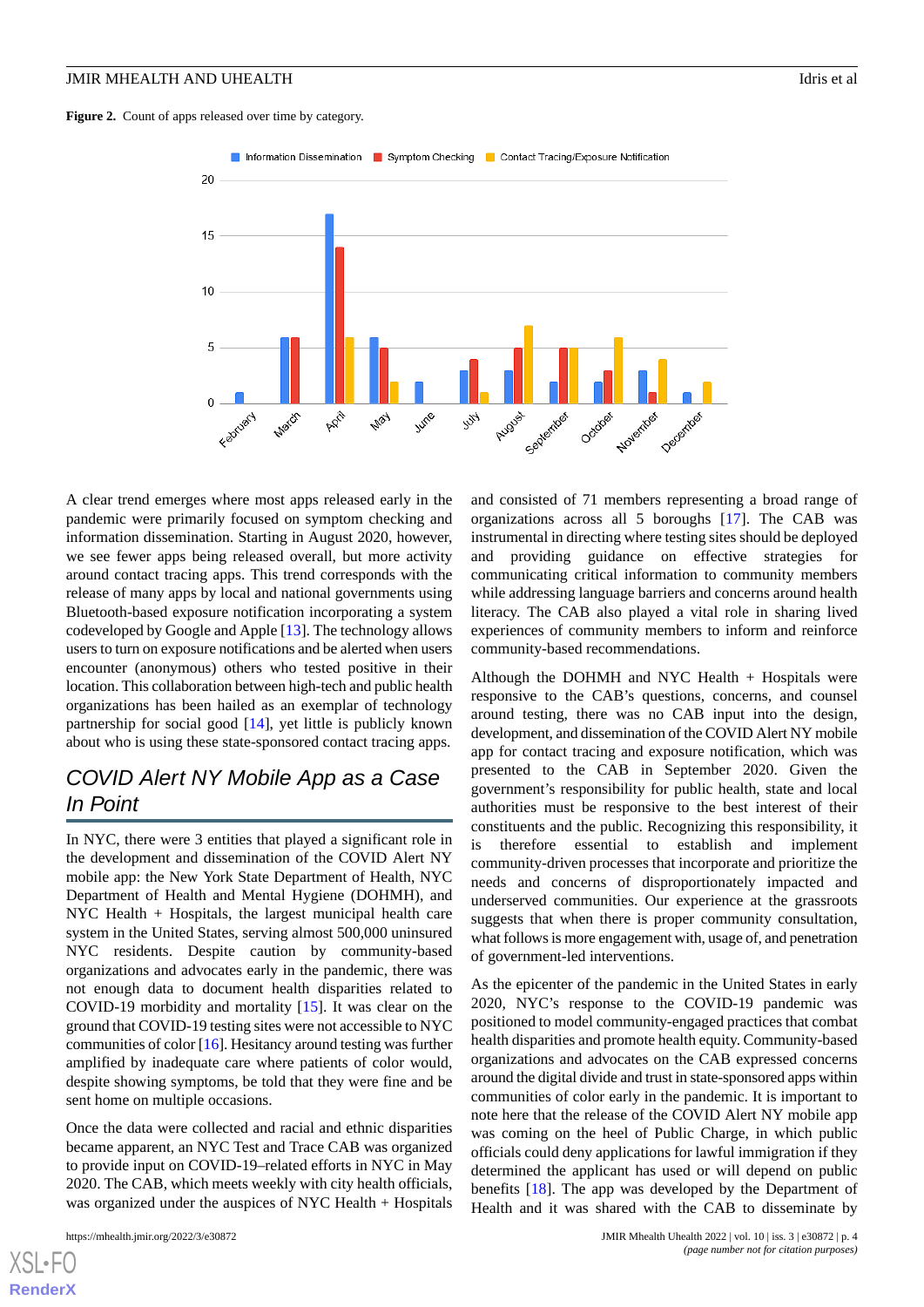DOHMH and NYC Health + Hospitals. Despite expressing concerns around privacy and confidentiality, the CAB was given an app that was developed without community input and was being asked to disseminate it without having the ability to incorporate community feedback. As a result of this lack of community involvement, the CAB was reluctant to endorse or share the COVID Alert NY mobile app within our communities.

# *A Community-Based Participatory Research Approach to Health App Development in Underserved Communities*

Developers of COVID-19 mobile apps must address impediments to eHealth tool utilization among underserved and disproportionately impacted communities, including access, privacy, and confidentiality, poor eHealth literacy, and language barriers [\[2](#page-5-1),[19\]](#page-6-8). There are numerous frameworks for incorporating community input into the research and development of programs to tackle COVID-19 health disparities. One relevant framework is participatory app design, which involves affected stakeholders from the inception of the project in designing solutions that identify and incorporate the community's unique needs into the app development [[20\]](#page-6-9). Similarly, user-centered designs provide a framework to better understand who users are, as well as their goals, experiences, and expectations, to ensure users are kept at the center of the design process [[21\]](#page-6-10).

Our work focuses on using a community-based participatory research (CBPR) lens to involve community representatives in eHealth app development. CBPR is a collaborative approach that emphasizes long-term partnerships between communities and academics to ensure equity in each aspect of the research and development process [[22](#page-6-11)[,23](#page-6-12)]. For mobile apps to be able to address health disparities, development should include incorporating communities in the problem definition and design, technical and content development, deployment, evaluation, and dissemination of results to stakeholders.

Unlike participatory and user-centered design, a CBPR approach extends beyond incorporating a community perspective into technology design and aims to ensure equity throughout the entire process of design, development, and deployment [[24-](#page-6-13)[28\]](#page-6-14). These principles include understanding communities' resources and technical capacity, defining interactive processes that are responsive to community needs, equitable decision-making, and building collaboration in the design, development, deployment, and transparency around technology-related outputs, ownership, and maintenance [[28\]](#page-6-14). We expand the principle around technology-related outputs to also include transparency around data collection and use. The goal of CBPR is not only to build something useful, but also to improve public health through an iterative and sustainable process where communities of color are kept front and center.

# *Practical Recommendations on When and How to Get Community Involved*

Our experience serving on the NYC Test and Trace CAB illustrates how transparency and community involvement in the creation of COVID-19–related apps have practical implications for buy-in from community-based organizations and, by extension, from communities disproportionately impacted by COVID-19. Community-based organizations that have the public's trust due to years of work at the grassroots level, especially those representing and serving communities of color, rely on information about the extent to which the communities they serve were involved in the development of eHealth tools to assess whether to promote these solutions within the communities they serve. We recommend that developers work closely with community-based organizations who can serve as trusted public brokers and can help facilitate community involvement in all phases of app development. In the design phase of the development process, we recommend that app developers work alongside community-based organizations to (1) complete a need-based assessment before/while designing the app, (2) solicit regular community feedback on low- and high-fidelity prototypes, and (3) clearly identify and attribute where community feedback was incorporated. During the development phase, we recommend that developers (4) involve community members in the technical development/testing of the app, (5) involve community members in the development/review of content, and (6) conduct a focus group of community members and leaders to demo a prototype and discuss deployment of the app. Finally, for deployment, we recommend that developers (7) cocreate an evaluation plan (with a corresponding logic model) with a community-based organization partner before the app is deployed and (8) complete the evaluation with the involvement of the community-based organization partner and present results publicly (ie, through publications, presentations) once an app is deployed. We also recommend (9) incentivizing involvement by compensating community members for the opportunity cost of participating in needs-based assessments, focus groups, and program evaluation.

### *Discussion and Conclusions*

Although other publications have reviewed COVID-19–related mobile apps, no reviews have considered community involvement in their design, development, and dissemination. Ming et al [\[29](#page-6-15)] provided an overview of features and functionality of 223 mobile health apps released in the early days of the pandemic on public app stores. Salehinejad et al [[30\]](#page-6-16) used the Mobile App Rating Scale to assess the acceptability of quality, content, and functionality of COVID-19–related apps found on the Google Play Store and Apple App Store. In addition, 2 other studies reviewed the literature to identify COVID-19 apps and reviewed apps with features ranging from information dissemination and risk/symptom assessment to contact tracing [\[10](#page-6-0),[31\]](#page-6-17). In line with the studies outlined above, we found that the majority of COVID-19 apps focused on symptom tracking, followed by

 $XS$ -FO **[RenderX](http://www.renderx.com/)**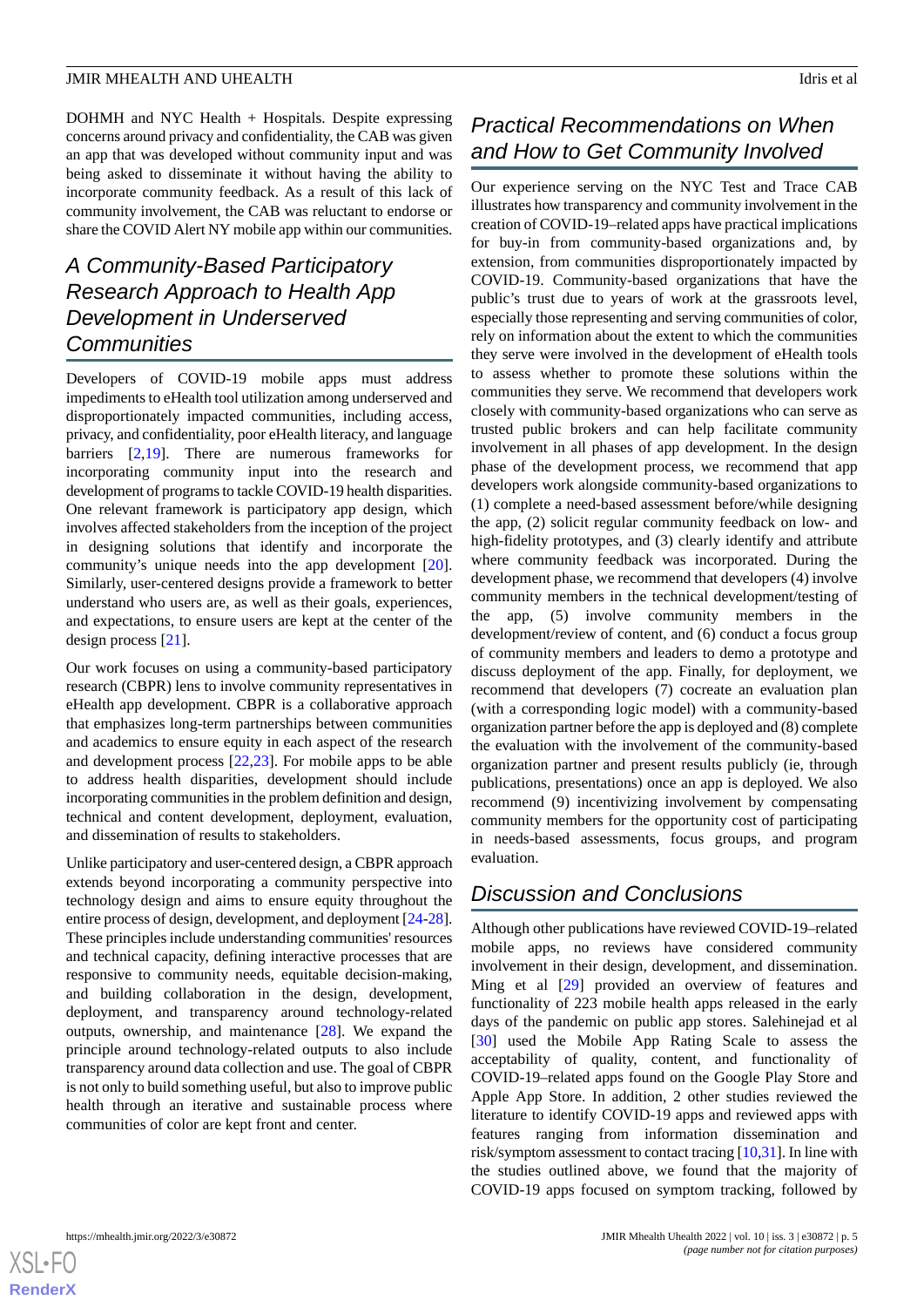information dissemination, and then contact tracing and exposure notification. Almalki and Giannicchi [\[32](#page-6-18)] provided an overview and taxonomy of COVID-19 apps through September 2020 and found that the majority of apps they reviewed were contact tracing and exposure notification apps developed by governments or national authorities. Unlike previous studies, we focused on state-sponsored apps and provided the first comprehensive search of apps through December 2021.

In this viewpoint, we argue that COVID-19–related eHealth tools funded by taxpayer dollars should involve community-based organizations and advocates in the design, development, and dissemination given the government's responsibility for the entire public's health. Community-based organizations assess whether to promote eHealth tools to the communities they serve. In this way, our experiences suggest that transparency and community involvement in the process of app development increase buy-in, trust, and usage. As our personal experience illustrates, when affected communities are not included, this can lead to a lack of buy-in and trust, as well as a lack of community participation in the diffusion of eHealth innovations among constituents of those communities [\[21](#page-6-10)].

López et al [\[31](#page-6-17)] argue that to "harness its true potential and make the greatest difference, [health information technologies] need to be (1) designed with components that focus on the identification and eliminations of disparities...and (2) tailored to the needs of diverse populations." The authors point to

user-centered design as a framework for incorporating communities of color into the design, development, and deployment of mobile health apps to achieve more equitable and better health outcomes. However, we encourage researchers and practitioners to use a CBPR lens to include communities of color, who are often disproportionately impacted by the COVID-19 pandemic, because this approach goes beyond involving individual "users." Rather, this CBPR approach includes the broader community, with the goal of improving public health and enhancing community capacity by supporting participation and establishing sustainable programs.

A lack of input from communities of color at every step of the eHealth tool development process contributes to bias. That is, small choices made throughout the design, development, and dissemination process have a large collective impact on the perceptions of adopters in underserved communities of the relative advantage, compatibility with values and experiences, and complexity of use, and the extent to which eHealth tools can be tested or provide tangible benefits [\[33](#page-6-19)]. When technology is not designed around the needs, expectations, values, and experiences of individual users, this can lead to a lack of adoption. Within the context of eHealth, this lack of inclusive design results in a lack of diffusion of these innovations within underserved communities, which ultimately exacerbates health disparities [\[34](#page-6-20)]. If we truly recognize that health disparities exist, we must ensure that underserved communities feel comfortable with eHealth apps to realize their full potential.

#### **Acknowledgments**

This work was supported by the Institute for Exposomic Research and pilot funding from the Transdisciplinary Center on Early Environmental Exposures (TCEEE) Pilot Project Program (grant P30ES023515). It was also funded by grants 5R25HL108857 and 5T37MD001452. Thank you also to Walter Ramos for expert administrative support.

#### <span id="page-5-0"></span>**Conflicts of Interest**

<span id="page-5-1"></span>None declared.

#### <span id="page-5-2"></span>**References**

- <span id="page-5-3"></span>1. Keesara S, Jonas A, Schulman K. Covid-19 and Health Care's Digital Revolution. N Engl J Med 2020 Jun 04;382(23):e82. [doi: [10.1056/NEJMp2005835](http://dx.doi.org/10.1056/NEJMp2005835)] [Medline: [32240581](http://www.ncbi.nlm.nih.gov/entrez/query.fcgi?cmd=Retrieve&db=PubMed&list_uids=32240581&dopt=Abstract)]
- <span id="page-5-4"></span>2. Crawford A, Serhal E. Digital Health Equity and COVID-19: The Innovation Curve Cannot Reinforce the Social Gradient of Health. J Med Internet Res 2020 Jun 02;22(6):e19361 [[FREE Full text](https://www.jmir.org/2020/6/e19361/)] [doi: [10.2196/19361\]](http://dx.doi.org/10.2196/19361) [Medline: [32452816](http://www.ncbi.nlm.nih.gov/entrez/query.fcgi?cmd=Retrieve&db=PubMed&list_uids=32452816&dopt=Abstract)]
- 3. Timmermans S, Kaufman R. Technologies and Health Inequities. Annu Rev Sociol 2020 Jul 30;46(1):583-602 [\[FREE Full](https://doi.org/101146/annurev-soc-121919-054802) [text](https://doi.org/101146/annurev-soc-121919-054802)] [doi: [10.1146/annurev-soc-121919-054802](http://dx.doi.org/10.1146/annurev-soc-121919-054802)]
- <span id="page-5-5"></span>4. Christopher Gibbons M. Use of health information technology among racial and ethnic underserved communities. Perspect Health Inf Manag 2011 Jan 01;8:1f [\[FREE Full text\]](http://europepmc.org/abstract/MED/21307989) [Medline: [21307989](http://www.ncbi.nlm.nih.gov/entrez/query.fcgi?cmd=Retrieve&db=PubMed&list_uids=21307989&dopt=Abstract)]
- <span id="page-5-7"></span><span id="page-5-6"></span>5. Polonsky WH, Fisher L. When does personalized feedback make a difference? A narrative review of recent findings and their implications for promoting better diabetes self-care. Curr Diab Rep 2015 Aug;15(8):50. [doi: [10.1007/s11892-015-0620-7\]](http://dx.doi.org/10.1007/s11892-015-0620-7) [Medline: [26077015](http://www.ncbi.nlm.nih.gov/entrez/query.fcgi?cmd=Retrieve&db=PubMed&list_uids=26077015&dopt=Abstract)]
- <span id="page-5-8"></span>6. Ginossar T, Nelson S. Reducing the Health and Digital Divides: A Model for Using Community-Based Participatory Research Approach to E-Health Interventions in Low-Income Hispanic Communities. Journal of Computer-Mediated Communication 2010;15(4):530-551. [doi: [10.1111/j.1083-6101.2009.01513.x\]](http://dx.doi.org/10.1111/j.1083-6101.2009.01513.x)
- 7. Hiller ET. The Community as a Social Group. American Sociological Review 1941 Apr;6(2):189. [doi: [10.2307/2085549](http://dx.doi.org/10.2307/2085549)]
- 8. Robertson TS. The Process of Innovation and the Diffusion of Innovation. Journal of Marketing 1967 Jan;31(1):14. [doi: [10.2307/1249295\]](http://dx.doi.org/10.2307/1249295)
- 9. Davalbhakta S, Advani S, Kumar S, Agarwal V, Bhoyar S, Fedirko E, et al. A Systematic Review of Smartphone Applications Available for Corona Virus Disease 2019 (COVID19) and the Assessment of their Quality Using the Mobile Application

 $XS$ -FO **[RenderX](http://www.renderx.com/)**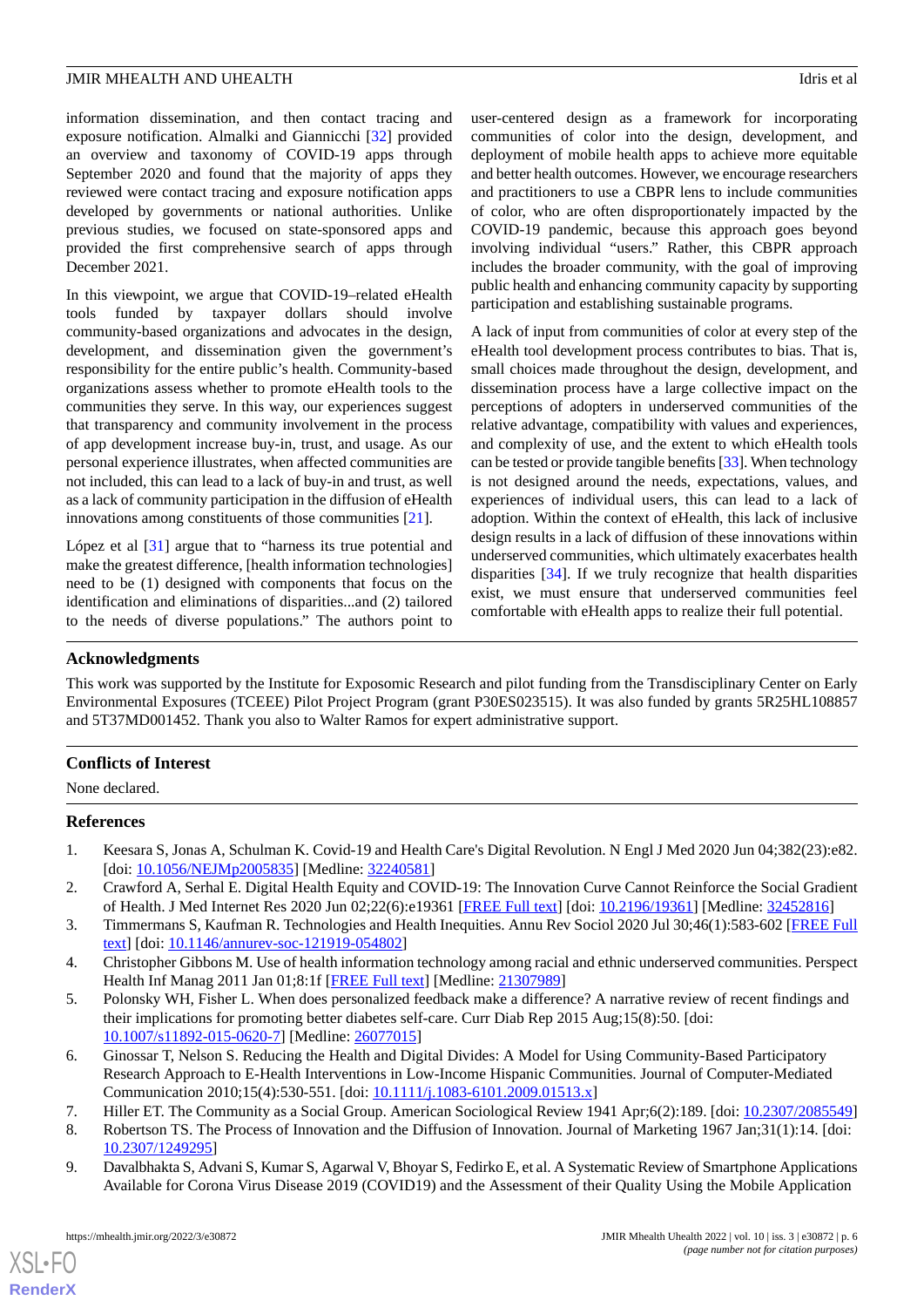Rating Scale (MARS). J Med Syst 2020 Aug 10;44(9):164 [[FREE Full text](http://europepmc.org/abstract/MED/32779002)] [doi: [10.1007/s10916-020-01633-3\]](http://dx.doi.org/10.1007/s10916-020-01633-3) [Medline: [32779002](http://www.ncbi.nlm.nih.gov/entrez/query.fcgi?cmd=Retrieve&db=PubMed&list_uids=32779002&dopt=Abstract)]

- <span id="page-6-0"></span>10. Kondylakis H, Katehakis D, Kouroubali A, Logothetidis F, Triantafyllidis A, Kalamaras I, et al. COVID-19 Mobile Apps: A Systematic Review of the Literature. J Med Internet Res 2020 Dec 09;22(12):e23170 [\[FREE Full text](https://www.jmir.org/2020/12/e23170/)] [doi: [10.2196/23170\]](http://dx.doi.org/10.2196/23170) [Medline: [33197234](http://www.ncbi.nlm.nih.gov/entrez/query.fcgi?cmd=Retrieve&db=PubMed&list_uids=33197234&dopt=Abstract)]
- 11. Lee B, Ibrahim SA, Zhang T. Mobile Apps Leveraged in the COVID-19 Pandemic in East and South-East Asia: Review and Content Analysis. JMIR mHealth uHealth 2021 Nov 11;9(11):e32093 [[FREE Full text\]](https://mhealth.jmir.org/2021/11/e32093/) [doi: [10.2196/32093](http://dx.doi.org/10.2196/32093)] [Medline: [34748515](http://www.ncbi.nlm.nih.gov/entrez/query.fcgi?cmd=Retrieve&db=PubMed&list_uids=34748515&dopt=Abstract)]
- <span id="page-6-2"></span><span id="page-6-1"></span>12. John Leon Singh H, Couch D, Yap K. Mobile Health Apps That Help With COVID-19 Management: Scoping Review. JMIR Nurs 2020;3(1):e20596 [\[FREE Full text\]](http://europepmc.org/abstract/MED/32897271) [doi: [10.2196/20596](http://dx.doi.org/10.2196/20596)] [Medline: [32897271\]](http://www.ncbi.nlm.nih.gov/entrez/query.fcgi?cmd=Retrieve&db=PubMed&list_uids=32897271&dopt=Abstract)
- <span id="page-6-3"></span>13. Privacy-Preserving Contact Tracing. Apple. URL:<https://covid19.apple.com/contacttracing> [accessed 2022-02-21]
- <span id="page-6-4"></span>14. Google and Apple Change Tactics on Contact Tracing Tech. WIRED. URL: [https://www.wired.com/story/](https://www.wired.com/story/google-apple-change-tactics-contact-tracing-tech/) [google-apple-change-tactics-contact-tracing-tech/](https://www.wired.com/story/google-apple-change-tactics-contact-tracing-tech/) [accessed 2022-02-21]
- <span id="page-6-5"></span>15. The Pandemic's Missing Data. The New York Times. URL: [https://www.nytimes.com/2020/04/07/opinion/coronavirus-blacks.](https://www.nytimes.com/2020/04/07/opinion/coronavirus-blacks.html) [html](https://www.nytimes.com/2020/04/07/opinion/coronavirus-blacks.html) [accessed 2022-02-21]
- <span id="page-6-6"></span>16. Grigsby-Toussaint DS, Shin JC, Jones A. Disparities in the distribution of COVID-19 testing sites in black and Latino areas in new York City. Prev Med 2021 Jun;147:106463. [doi: [10.1016/j.ypmed.2021.106463\]](http://dx.doi.org/10.1016/j.ypmed.2021.106463) [Medline: [33647352](http://www.ncbi.nlm.nih.gov/entrez/query.fcgi?cmd=Retrieve&db=PubMed&list_uids=33647352&dopt=Abstract)]
- <span id="page-6-7"></span>17. NYC Health + Hospitals. URL: <https://www.nychealthandhospitals.org/test-and-trace/community-partnerships/> [accessed 2021-08-24]
- <span id="page-6-8"></span>18. Perreira KM, Yoshikawa H, Oberlander J. A New Threat to Immigrants' Health - The Public-Charge Rule. N Engl J Med 2018 Sep 06;379(10):901-903. [doi: [10.1056/NEJMp1808020\]](http://dx.doi.org/10.1056/NEJMp1808020) [Medline: [30067441\]](http://www.ncbi.nlm.nih.gov/entrez/query.fcgi?cmd=Retrieve&db=PubMed&list_uids=30067441&dopt=Abstract)
- <span id="page-6-9"></span>19. VonHoltz LAH, Hypolite KA, Carr BG, Shofer FS, Winston FK, Hanson CW, et al. Use of mobile apps: a patient-centered approach. Acad Emerg Med 2015 Jun;22(6):765-768 [\[FREE Full text\]](https://doi.org/10.1111/acem.12675) [doi: [10.1111/acem.12675\]](http://dx.doi.org/10.1111/acem.12675) [Medline: [25998446\]](http://www.ncbi.nlm.nih.gov/entrez/query.fcgi?cmd=Retrieve&db=PubMed&list_uids=25998446&dopt=Abstract)
- <span id="page-6-11"></span><span id="page-6-10"></span>20. Spinuzzi C. The Methodology of Participatory Design. Society for Technical Communication 2005;52(2):163-174 [\[FREE](https://www.ingentaconnect.com/content/stc/tc/2005/00000052/00000002/art00005) [Full text\]](https://www.ingentaconnect.com/content/stc/tc/2005/00000052/00000002/art00005)
- <span id="page-6-12"></span>21. Abras C, Maloney-Krichmar D, Preece J. User-Centered Design. In: Bainbridge W, editor. Encyclopedia of Human-Computer Interaction. Thousand Oaks: Sage Publications; 2004:763.
- <span id="page-6-13"></span>22. Wallerstein N, Duran B, Oetzel JG, Minkler M, editors. Community-Based Participatory Research for Health: Advancing Social and Health Equity, 3rd Edition. Hoboken, NJ: John Wiley & Sons; 2017:3.
- 23. Wallerstein NB, Duran B. Using community-based participatory research to address health disparities. Health Promot Pract 2006 Jul 30;7(3):312-323. [doi: [10.1177/1524839906289376](http://dx.doi.org/10.1177/1524839906289376)] [Medline: [16760238](http://www.ncbi.nlm.nih.gov/entrez/query.fcgi?cmd=Retrieve&db=PubMed&list_uids=16760238&dopt=Abstract)]
- 24. Israel B, Schulz A, Parker E, Becker A. Review of community-based research: assessing partnership approaches to improve public health. Annu Rev Public Health 1998;19:173-202. [doi: [10.1146/annurev.publhealth.19.1.173\]](http://dx.doi.org/10.1146/annurev.publhealth.19.1.173) [Medline: [9611617](http://www.ncbi.nlm.nih.gov/entrez/query.fcgi?cmd=Retrieve&db=PubMed&list_uids=9611617&dopt=Abstract)]
- 25. Doty J, Brady S, Monardez Popelka J, Rietveld L, Garcia-Huidobro D, Doty M, et al. Designing a Mobile App to Enhance Parenting Skills of Latinx Parents: A Community-Based Participatory Approach. JMIR Form Res 2020 Jan 24;4(1):e12618 [[FREE Full text](https://formative.jmir.org/2020/1/e12618/)] [doi: [10.2196/12618\]](http://dx.doi.org/10.2196/12618) [Medline: [32012034\]](http://www.ncbi.nlm.nih.gov/entrez/query.fcgi?cmd=Retrieve&db=PubMed&list_uids=32012034&dopt=Abstract)
- <span id="page-6-14"></span>26. Vangeepuram N, Mayer V, Fei K, Hanlen-Rosado E, Andrade C, Wright S, et al. Smartphone ownership and perspectives on health apps among a vulnerable population in East Harlem, New York. Mhealth 2018 Aug;4:31 [[FREE Full text](https://doi.org/10.21037/mhealth.2018.07.02)] [doi: [10.21037/mhealth.2018.07.02](http://dx.doi.org/10.21037/mhealth.2018.07.02)] [Medline: [30221166](http://www.ncbi.nlm.nih.gov/entrez/query.fcgi?cmd=Retrieve&db=PubMed&list_uids=30221166&dopt=Abstract)]
- <span id="page-6-15"></span>27. Brewer L, Hayes S, Caron A, Derby D, Breutzman N, Wicks A, et al. Promoting cardiovascular health and wellness among African-Americans: Community participatory approach to design an innovative mobile-health intervention. PLoS One 2019;14(8):e0218724 [\[FREE Full text](https://dx.plos.org/10.1371/journal.pone.0218724)] [doi: [10.1371/journal.pone.0218724\]](http://dx.doi.org/10.1371/journal.pone.0218724) [Medline: [31430294\]](http://www.ncbi.nlm.nih.gov/entrez/query.fcgi?cmd=Retrieve&db=PubMed&list_uids=31430294&dopt=Abstract)
- <span id="page-6-16"></span>28. Unertl K, Schaefbauer C, Campbell T, Senteio C, Siek K, Bakken S, et al. Integrating community-based participatory research and informatics approaches to improve the engagement and health of underserved populations. J Am Med Inform Assoc 2016 Jan;23(1):60-73 [[FREE Full text](http://europepmc.org/abstract/MED/26228766)] [doi: [10.1093/jamia/ocv094](http://dx.doi.org/10.1093/jamia/ocv094)] [Medline: [26228766\]](http://www.ncbi.nlm.nih.gov/entrez/query.fcgi?cmd=Retrieve&db=PubMed&list_uids=26228766&dopt=Abstract)
- <span id="page-6-17"></span>29. Ming L, Untong N, Aliudin N, Osili N, Kifli N, Tan C, et al. Mobile Health Apps on COVID-19 Launched in the Early Days of the Pandemic: Content Analysis and Review. JMIR mHealth uHealth 2020 Sep 16;8(9):e19796 [[FREE Full text\]](https://mhealth.jmir.org/2020/9/e19796/) [doi: [10.2196/19796](http://dx.doi.org/10.2196/19796)] [Medline: [32609622\]](http://www.ncbi.nlm.nih.gov/entrez/query.fcgi?cmd=Retrieve&db=PubMed&list_uids=32609622&dopt=Abstract)
- <span id="page-6-19"></span><span id="page-6-18"></span>30. Salehinejad S, Niakan Kalhori SR, Hajesmaeel Gohari S, Bahaadinbeigy K, Fatehi F. A review and content analysis of national apps for COVID-19 management using Mobile Application Rating Scale (MARS). Inform Health Soc Care 2021 Mar 02;46(1):42-55. [doi: [10.1080/17538157.2020.1837838\]](http://dx.doi.org/10.1080/17538157.2020.1837838) [Medline: [33164594\]](http://www.ncbi.nlm.nih.gov/entrez/query.fcgi?cmd=Retrieve&db=PubMed&list_uids=33164594&dopt=Abstract)
- <span id="page-6-20"></span>31. John Leon Singh H, Couch D, Yap K. Mobile Health Apps That Help With COVID-19 Management: Scoping Review. JMIR Nurs 2020;3(1):e20596 [\[FREE Full text\]](http://europepmc.org/abstract/MED/32897271) [doi: [10.2196/20596](http://dx.doi.org/10.2196/20596)] [Medline: [32897271\]](http://www.ncbi.nlm.nih.gov/entrez/query.fcgi?cmd=Retrieve&db=PubMed&list_uids=32897271&dopt=Abstract)
- 32. Almalki M, Giannicchi A. Health Apps for Combating COVID-19: Descriptive Review and Taxonomy. JMIR mHealth uHealth 2021 Mar 02;9(3):e24322 [[FREE Full text](https://mhealth.jmir.org/2021/3/e24322/)] [doi: [10.2196/24322\]](http://dx.doi.org/10.2196/24322) [Medline: [33626017\]](http://www.ncbi.nlm.nih.gov/entrez/query.fcgi?cmd=Retrieve&db=PubMed&list_uids=33626017&dopt=Abstract)
- 33. Kaminski J. Diffusion of Innovation Theory. Canadian Journal of Nursing Informatics 2011;6(2):1444 [\[FREE Full text\]](https://cjni.net/journal/?p=1444)
- 34. Groeneveld PW, Laufer SB, Garber AM. Technology diffusion, hospital variation, and racial disparities among elderly Medicare beneficiaries: 1989-2000. Med Care 2005 Apr;43(4):320-329. [doi: [10.1097/01.mlr.0000156849.15166.ec\]](http://dx.doi.org/10.1097/01.mlr.0000156849.15166.ec) [Medline: [15778635](http://www.ncbi.nlm.nih.gov/entrez/query.fcgi?cmd=Retrieve&db=PubMed&list_uids=15778635&dopt=Abstract)]

[XSL](http://www.w3.org/Style/XSL)•FO **[RenderX](http://www.renderx.com/)**